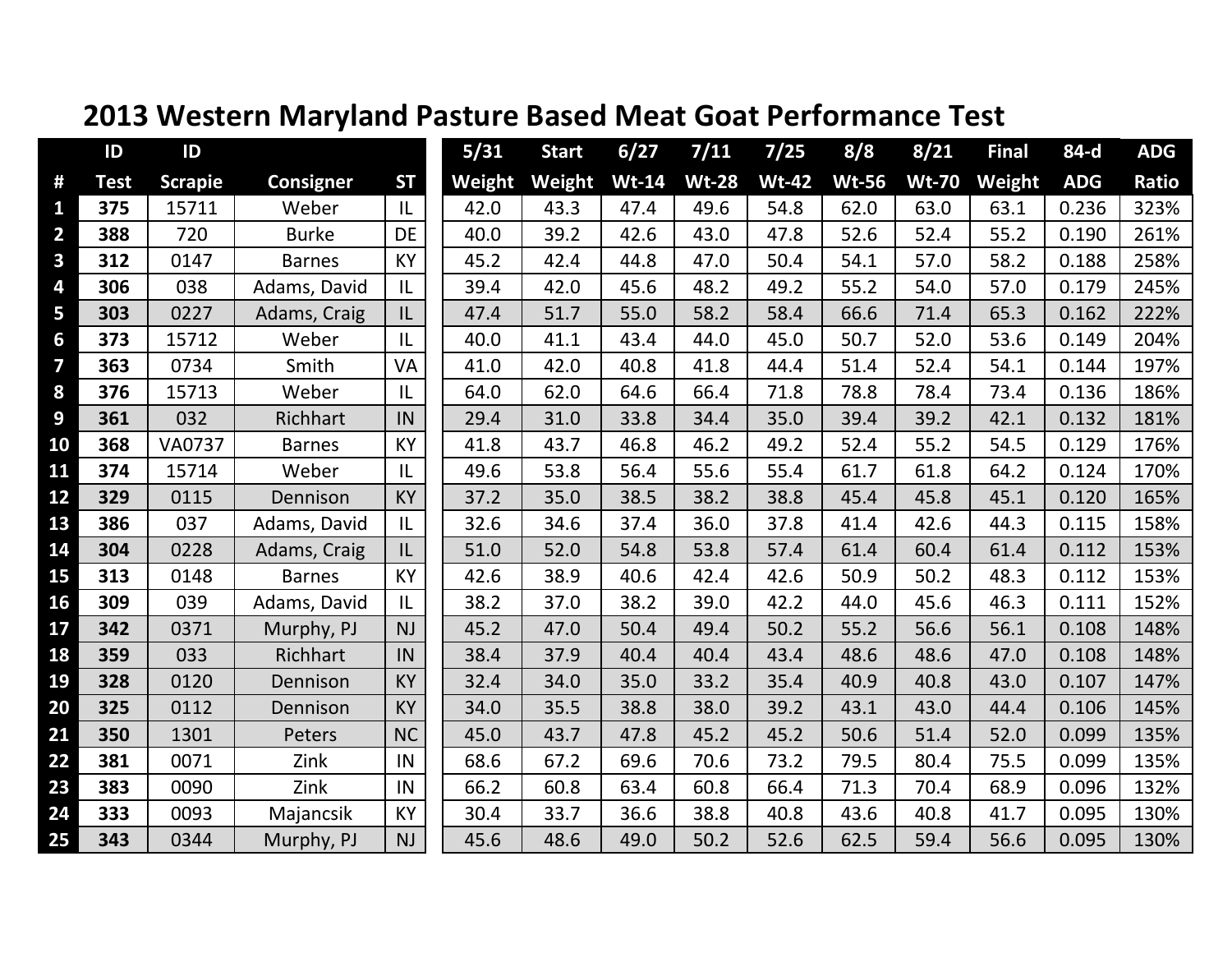|    | ID          | ID             |                  |           | 5/31   | <b>Start</b> | 6/27    | 7/11         | 7/25         | 8/8          | 8/21         | <b>Final</b> | 84-d       | <b>ADG</b> |
|----|-------------|----------------|------------------|-----------|--------|--------------|---------|--------------|--------------|--------------|--------------|--------------|------------|------------|
| #  | <b>Test</b> | <b>Scrapie</b> | <b>Consigner</b> | <b>ST</b> | Weight | Weight       | $Wt-14$ | <b>Wt-28</b> | <b>Wt-42</b> | <b>Wt-56</b> | <b>Wt-70</b> | Weight       | <b>ADG</b> | Ratio      |
| 26 | 351         | 0987           | Pinneo           | <b>KS</b> | 51.4   | 54.7         | 58.6    | 57.4         | 62.0         | 69.2         | 68.4         | 62.7         | 0.095      | 130%       |
| 27 | 362         | 0736           | Smith            | VA        | 50.8   | 53.9         | 55.6    | 54.6         | 55.0         | 60.6         | 60.6         | 61.7         | 0.093      | 127%       |
| 28 | 326         | 0117           | Dennison         | <b>KY</b> | 38.2   | 39.3         | 42.4    | 41.8         | 43.4         | 48.6         | 49.2         | 46.9         | 0.090      | 124%       |
| 29 | 357         | 0346           | Murphy, Hilary   | <b>NJ</b> | 36.4   | 42.3         | 45.0    | 44.2         | 46.6         | 48.3         | 49.0         | 49.1         | 0.081      | 111%       |
| 30 | 346         | 1308           | Nelson           | <b>MD</b> | 38.4   | 38.1         | 40.6    | 40.4         | 41.0         | 44.6         | 45.2         | 44.7         | 0.079      | 108%       |
| 31 | 372         | 0012           | <b>Tiralla</b>   | <b>MD</b> | 35.8   | 37.3         | 39.4    | 36.0         | 37.4         | 41.6         | 43.6         | 43.6         | 0.075      | 103%       |
| 32 | 349         | 1303           | Peters           | <b>NC</b> | 33.0   | 32.2         | 34.8    | 33.8         | 31.8         | 36.8         | 39.0         | 38.0         | 0.069      | 95%        |
| 33 | 324         | 724            | <b>Burke</b>     | <b>DE</b> | 47.2   | 53.0         | 54.4    | 53.4         | 53.4         | 62.0         | 61.8         | 58.4         | 0.064      | 88%        |
| 34 | 355         | 0363           | Murphy, Hilary   | <b>NJ</b> | 40.2   | 44.7         | 45.2    | 43.4         | 44.2         | 48.5         | 50.2         | 50.1         | 0.064      | 88%        |
| 35 | 317         | 113            | <b>Brown</b>     | <b>NC</b> | 44.8   | 44.1         | 43.6    | 44.6         | 45.8         | 48.6         | 49.4         | 49.4         | 0.063      | 86%        |
| 36 | 301         | 221            | Loos             | L         | 37.2   | 38.2         | 38.8    | 41.0         | 45.0         | 49.6         | 45.2         | 43.5         | 0.063      | 86%        |
| 37 | 332         | 0039           | Majancsik        | <b>KY</b> | 27.0   | 29.4         | 29.2    | 31.6         | 35.4         | 38.7         | 36.6         | 34.6         | 0.062      | 85%        |
| 38 | 339         | 0310           | Murphy, PJ       | <b>NJ</b> | 37.8   | 39.8         | 40.4    | 38.4         | 41.2         | 48.7         | 51.8         | 44.8         | 0.060      | 82%        |
| 39 | 384         | 0086           | Zink             | IN        | 60.2   | 60.6         | 62.2    | 60.6         | 62.8         | 67.8         | 67.2         | 65.4         | 0.057      | 78%        |
| 40 | 371         | 0011           | <b>Tiralla</b>   | <b>MD</b> | 29.4   | 32.1         | 32.2    | 33.0         | 33.4         | 35.1         | 36.6         | 36.9         | 0.057      | 78%        |
| 41 | 338         | 026            | Mikell           | VA        | 49.4   | 47.8         | 49.6    | 48.8         | 49.4         | 53.4         | 52.4         | 52.1         | 0.051      | 70%        |
| 42 | 311         | VA0735         | <b>Barnes</b>    | <b>KY</b> | 40.6   | 43.6         | 44.4    | 44.8         | 47.4         | 48.5         | 49.2         | 47.9         | 0.051      | 70%        |
| 43 | 353         | 1065           | Pinneo           | <b>KS</b> | 41.8   | 45.5         | 46.2    | 45.0         | 50.4         | 54.0         | 52.2         | 49.7         | 0.050      | 68%        |
| 44 | 382         | 0072           | Zink             | IN        | 60.8   | 63.0         | 65.8    | 64.0         | 62.6         | 67.6         | 68.2         | 66.9         | 0.046      | 64%        |
| 45 | 316         | 0040           | Agnew            | <b>MD</b> | 52.6   | 54.0         | 57.4    | 55.0         | 54.8         | 58.7         | 60.8         | 57.9         | 0.046      | 64%        |
| 46 | 321         | 715            | <b>Burke</b>     | <b>DE</b> | 37.2   | 38.2         | 39.0    | 42.0         | 40.4         | 46.4         | 44.2         | 42.1         | 0.046      | 64%        |
| 47 | 352         | 1101           | Pinneo           | KS        | 52.6   | 53.2         | 53.6    | 54.6         | 56.0         | 61.8         | 56.4         | 57.1         | 0.046      | 64%        |
| 48 | 323         | 725            | <b>Burke</b>     | DE        | 44.0   | 46.5         | 50.4    | 48.6         | 48.8         | 55.1         | 53.4         | 50.2         | 0.044      | 60%        |
| 49 | 305         | 0230           | Adams, Craig     | IL        | 54.2   | 51.4         | 47.0    | 47.2         | 51.8         | 56.2         | 56.2         | 55.1         | 0.044      | 60%        |
| 50 | 341         | 0341           | Murphy, PJ       | <b>NJ</b> | 37.6   | 38.7         | 40.4    | 37.2         | 39.4         | 39.2         | 42.4         | 42.1         | 0.040      | 55%        |
| 51 | 356         | 0345           | Murphy, Hilary   | <b>NJ</b> | 44.4   | 44.6         | 47.0    | 45.0         | 42.4         | 44.4         | 46.6         | 47.7         | 0.037      | 51%        |
| 52 | 337         | 027            | Mikell           | VA        | 50.2   | 54.1         | 53.8    | 54.8         | 50.8         | 56.3         | 58.4         | 57.1         | 0.036      | 49%        |